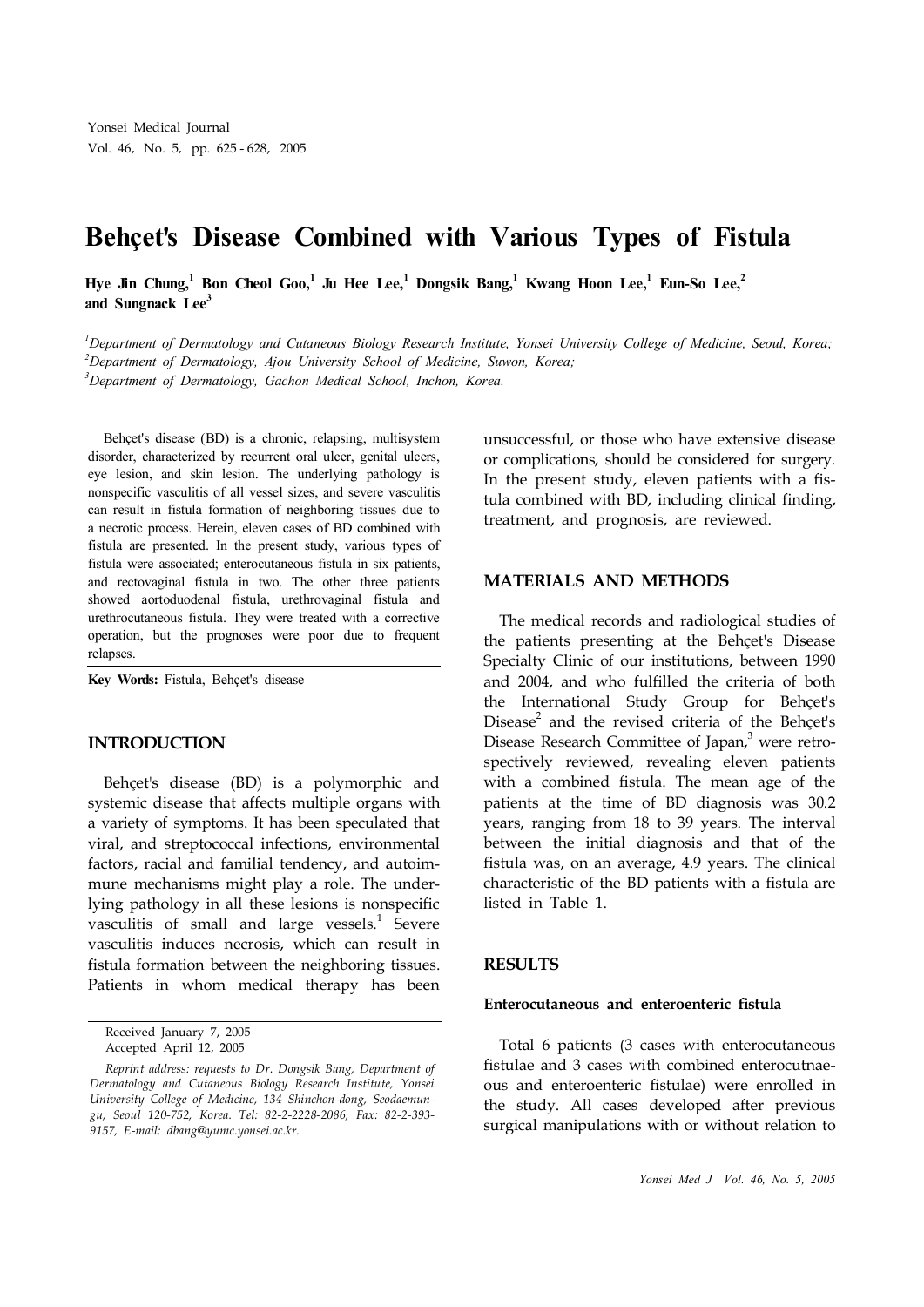gastrointestinal BD, and durations were variable (7 months to 2 years) between operation and fistula formation. Two cases showed no recurrence, but in 4 cases multiple recurrences were observed in both fistula types. Although mild lesions were medically observed and healed spontaneously in most conditions, there were several situations needed surgical repair thereafter.

## **Rectovaginal fistula**

Two patients were reported with rectovaginal fistula. One developed five months after transanal endoscopic microsurgery (Fig. 1) and the other developed after hemicolectomy for obstruction. Although appropriate surgical repairs were performed in each conditions, recurrences were not controlled well.

#### **Urethrocutaneous fistula**

Single case was enrolled with multiple ectopic urethral meatuses around the glans penis and penile shaft, which were healed with dressings without the need for surgical interventions (Fig. 2). The lesion had recurred several times during the last 6 years, but healed the same way each time.

# **Urethrovaginal fistula**

In a patient an urethrovaginal fistula was observed after an ureterorenoscopy for a ureteral stone. Although multiple primary repairs were performed, but each times fistulae recurred soon thereafter. Finally complete bladder neck closure and a suprapubic cystostomy were performed.

## **Aortoduodenal fistula**

Four years following a graft interposition of an aortic aneurysm, an aortoduodenal fistula was detected in a patient, which was thought to be a primary lesion of sudden septicemia and gastrointestinal bleeding. Re-interposition of the aortic graft and a segmental resection of the duodenum were performed, but the patient expired 48 hours postoperatively.

#### **DISCUSSION**

A fistula is an abnormal, narrow channel or tract connecting between neighboring tissues, which can develop in the presence of inflammation and infection. It may or may not be associated with an abscess, but as with an abscess, certain illnesses, such as BD and Crohn's disease,



**Fig. 1.** The colonoscopic finding reveals a rectovaginal fistula (arrowhead) on the rectum 4 cm up from anal verge.



**Fig. 2.** Multiple urethrocutaneous fistulae (arrowhead) in healing status and urethral meatus (arrow) were observed.

*Yonsei Med J Vol. 46, No. 5, 2005*

626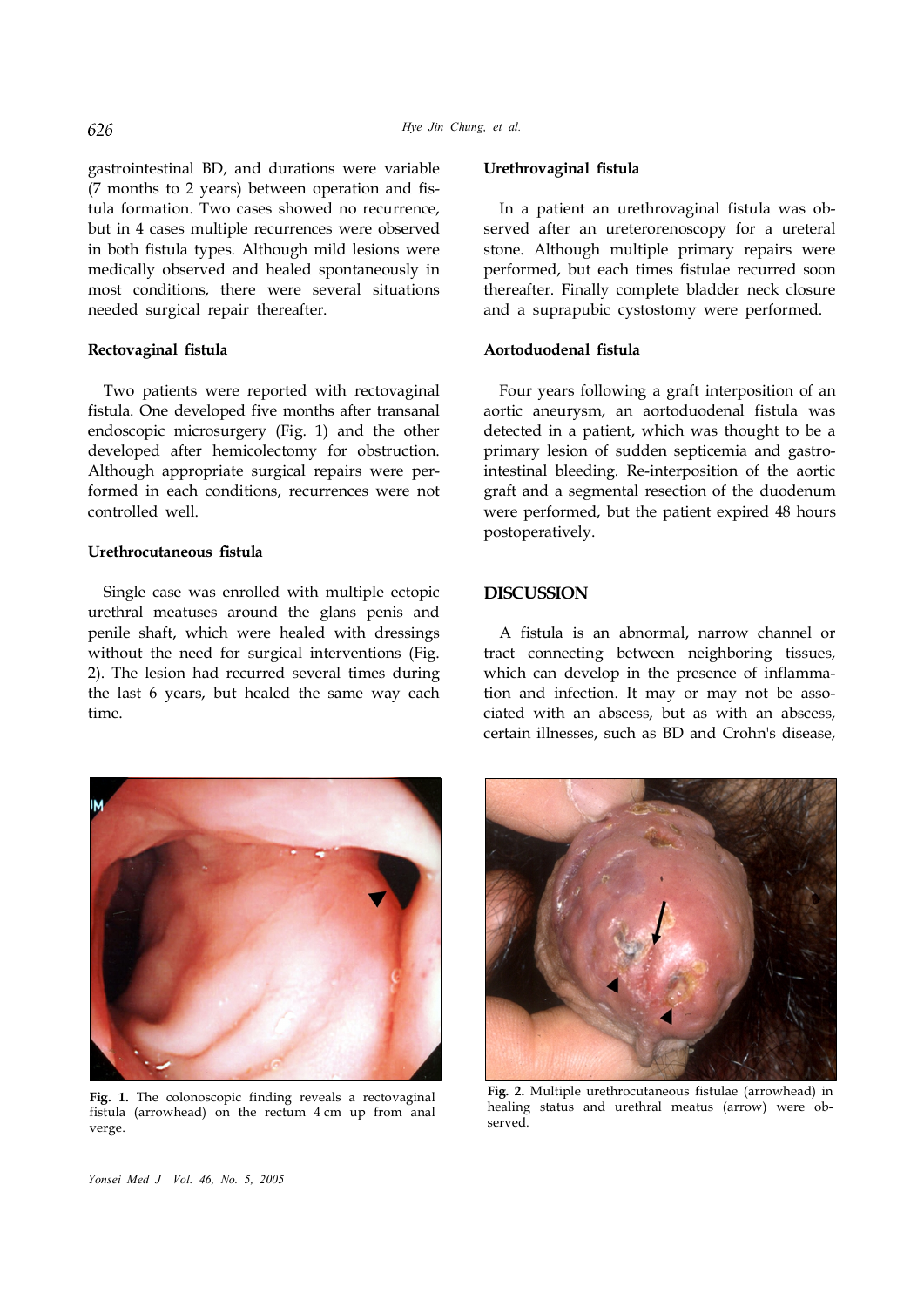can cause fistulae to develop. 4

In the present study, fistulae formations combined with BD were observed in eleven cases, including enterocutaneous, enteroenteric, rectovaginal, urethrocutaneous, urethrovaginal and aortoduodenal fistulae. Other types of fistulae have been reported in the lieterature, such as vesicovaginal,<sup>5</sup> broncho-pulmonary arterial,<sup>6</sup> aortoatrial,<sup>7</sup> tracheoesophageal, 8 arteriovenous 9 and arterioportal fistulae.<sup>10</sup>

The exact mechanism of fistula formation in BD is unclear. In general, fistula formation is associated with poor nutrition, infection, and long term steroid use.<sup>11</sup> In nine of our cases (case 1, 2, 3, 4, 5, 6, 8, 10, and 11), the fistulae developed after surgical processes. The fistulae were assumed to have developed due to the severe vasculitis in BD that results in an ulcer and necrosis, along with a pathergy reaction due to surgical trauma. However, the long term use of systemic corticosteroid might also have contributed to the fistulae formation.

In the present study, enterocutaneous and enteroenteric fistulae were the most common. BD is well known to often be accompanied by gastrointestinal involvement.<sup>12</sup> The predilection sites are the terminal ileum and ileocecal area, but ulcers can develop along the entire colon. The ulcers are sometimes transmural, leading to perforations or fistula formation, or both. $^{13}$  In general, an enterocutaneous fistula occurs after severe ulceration, correction operation, or even en appendectomy. Furthermore, most of these recurrent ulcers were noted at or near the anastomotic site.

A rectovaginal fistula combined with BD is very rare, with only five cases having been reported.<sup>14</sup> Most patients included in these cases had severe vulval and anorectal ulcers.

Urinary tract involvement in BD can include glomerulonephritis, amyloidosis, cystitis, epididymitis,<sup>15</sup> orchitis, and ulcerations affecting the scrotum, penis, vulva and vagina. Rare cases of urethrovaginal and vesicovaginal fistulae have been reported,<sup>16</sup> but an urethrocutaneous fistula remains to be reported.

Fistulae seem to be an operative challenge for the surgeon, as they tend to be associated with significant scarring and insufficient surrounding tissues to allow for a tension-free closure. For this

reason, interposition of the tissue for good vascular supply is necessary to facilitate healing. There have been case reports illustrating the advantage of interposing healthy tissue, like omentum or a dermofat graft, between the layers. $^{16}$ 

Vascular death is most often caused by aneurysm formation and the inflammation occurring in the media and adventitia of large arterial lesions is characteristic of vasculo-BD. It has been postulated that active arteritis occurs initially, followed by destruction of the media and fibrosis in the affected arteries. An aortoenteric fistula is an uncommon, but life-threatening cause of gastrointestinal blood loss, which is often rapid, leading to death by exsanguinations.<sup>17</sup> Our patient expired in the immediate postoperative period.

Most fistulae are corrected by operation, but anti-TNFα antibody treatment has recently challenged.<sup>18</sup> The fistula has a tendency to recur, and reoperation of the fistula in BD seems to be the cause of the vicious cycle of frequent recurrences.

BD is accompanied by various types of fistula formation. The fistula formations in BD are closely related to the underlying vasculitis with various inflammatory cytokines as the pathogenesis of BD and the mucocutaneous hyperreactivity (Pathergy reaction) to trauma which is quite unique phenomena.

In the endemic area of BD, we must consider about the possibility of postoperative fistula formation in the BD patients and the differential diagnosis of BD when wound healing is impaired or a fistula formed after surgery.

### **REFERENCES**

- 1. Smith GE, Kime LR, Pitcher JL. The colitis in Behçet's diseases: a separate entity? Colonoscopic findings and literature review. Dig Dis 1973;18:987-1000.
- 2. International Study Group for Behçet's disease: Criteria for diagnosis of Behçet's disease. Lancet 1990;335:1078- 80.
- 3. Nakae K, Masaki F, Hashimoto T, Inaba G, Mochizuki M, Sakane T. Recent epidemiological features of Behçet's disease in Japan. In: Wechsler B, Godeau P, editors. Behçet's disease. Amsterdam: Excerpta Medica; 1993. p.145-51.
- 4. Singh B, McC Mortensen NJ, Jewell DP, George B. Perianal Crohn's disease. Br J Surg 2004;91:801-14.
- 5. Monteiro H, Nogueira R, de Carvalho H. Behçet's syn-